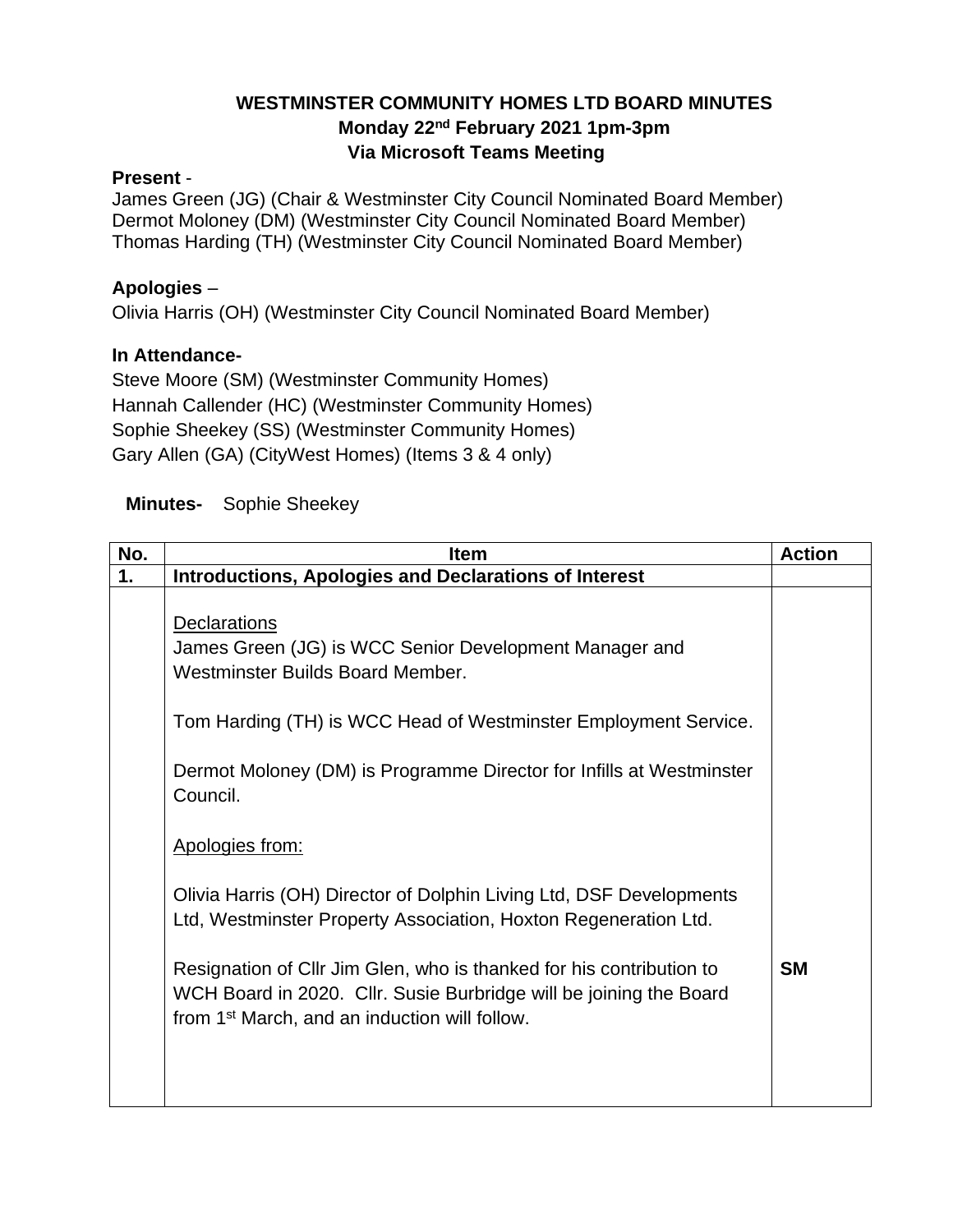| 2. | <b>Minutes and Action List of November Board Meeting</b>                                                                                                                                                |              |
|----|---------------------------------------------------------------------------------------------------------------------------------------------------------------------------------------------------------|--------------|
|    | Minutes were noted and no questions.<br>Copies of these and the past years minutes will be sent to the Chair for<br>signing in line with the recommendations from the Internal Audit report<br>(item 7) | <b>SS</b>    |
| 3. | <b>P7 Financial Report</b>                                                                                                                                                                              |              |
|    | <b>GA Enters</b>                                                                                                                                                                                        |              |
|    | Executive Summary £16k deficit at P10 £255k adverse to budget<br>variance.                                                                                                                              |              |
|    | Principally due to lower than forecast rental income which it is felt has<br>been overstated.                                                                                                           |              |
|    | The pandemic has also had a large impact on the turnaround of voids<br>resulting in further adverse pressure on rental income.                                                                          | <b>HC/SS</b> |
|    | SM has had meeting with SS and HC to ensure that void turnaround<br>processes are reviewed in order to reduce the time it takes once working<br>practices allow.                                        |              |
|    | The calculation for rental income has been reviewed in the 2021/22<br>budget and the projection on rent is £3147k compared to £3349k for next<br>year.                                                  |              |
|    | Currently the account balance is at £6.6m but we will soon be deducting<br>loan repayments from that totalling £1.4m.                                                                                   | <b>GA</b>    |
|    | WCH will also soon be invoicing the City Council for the management of<br>commercial properties, which will increase the income line before the<br>year end.                                            | HC           |
| 4. | <b>Budget</b>                                                                                                                                                                                           |              |
|    | <b>GA Continues</b>                                                                                                                                                                                     |              |
|    | WCH have reviewed current expenditure and looked at the key areas                                                                                                                                       |              |
|    | of variance in setting this budget. This results in a projected £61k<br>deficit for 2021/22.                                                                                                            |              |
|    | Contributing factors include the works required by the changes to Fire<br>Safety and items in the Green and White Papers (£534k has been                                                                |              |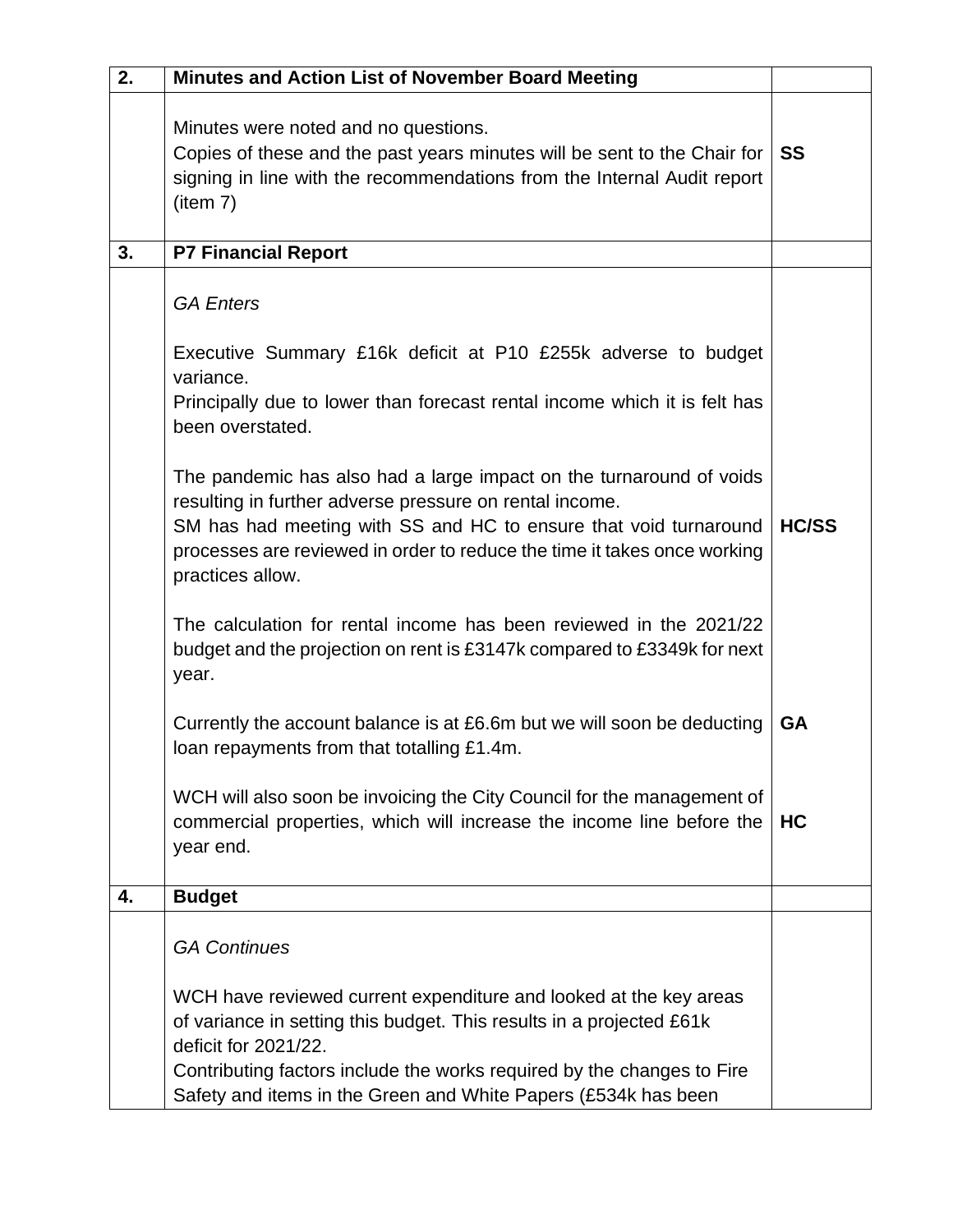|    | allocated each year for the next 4 years). The Auditors have advised                                                                    |  |
|----|-----------------------------------------------------------------------------------------------------------------------------------------|--|
|    | that these items cannot be capitalised and therefore have an impact on<br>the $P$ & L.                                                  |  |
|    |                                                                                                                                         |  |
|    | We still have the option of refinancing our existing loan in 2021/22 but                                                                |  |
|    | will only do so once we have a better indication of the level of                                                                        |  |
|    | expenditure likely to be required to fund these works. A further report                                                                 |  |
|    | will be made to the Board once the likely level of expenditure is known.                                                                |  |
|    | WCH are looking to increase the community grants provision from £25k                                                                    |  |
|    | to £40k for the next year subject to consideration of Item 8 of this                                                                    |  |
|    | Agenda.                                                                                                                                 |  |
| 5. |                                                                                                                                         |  |
|    | <b>Chief Executive Update</b>                                                                                                           |  |
|    | <b>SM</b> presents                                                                                                                      |  |
|    | 1. Regeneration areas                                                                                                                   |  |
|    | WCH are continuing to make good progress.                                                                                               |  |
|    |                                                                                                                                         |  |
|    | Board noted this item.                                                                                                                  |  |
|    | 2. Development programme                                                                                                                |  |
|    | Victoria Wharf Phase 2                                                                                                                  |  |
|    |                                                                                                                                         |  |
|    | Quinn London have requested more funding for works following a                                                                          |  |
|    | programme review. The works costs have increased because of<br>changes to the original scope of works to principally reflect changes in |  |
|    | regulations resulting in additional works. The contract figure will                                                                     |  |
|    | increase by £140k from £4190k to £4330k.                                                                                                |  |
|    |                                                                                                                                         |  |
|    | Board Approved this change.                                                                                                             |  |
|    | MOT yard - Following conversation with the church opposite they have                                                                    |  |
|    | endorsed the proposed plans as it benefits their own scheme, this will                                                                  |  |
|    | be used to put in planning application for the works for development.                                                                   |  |
|    | Board noted this item.                                                                                                                  |  |
|    | 3. Fire Risk Assessments                                                                                                                |  |
|    | Fire risks have been assessed. Most blocks sit within blocks under the                                                                  |  |
|    | control of WCC. WCH stand-alone blocks are not, hence the need for                                                                      |  |
|    |                                                                                                                                         |  |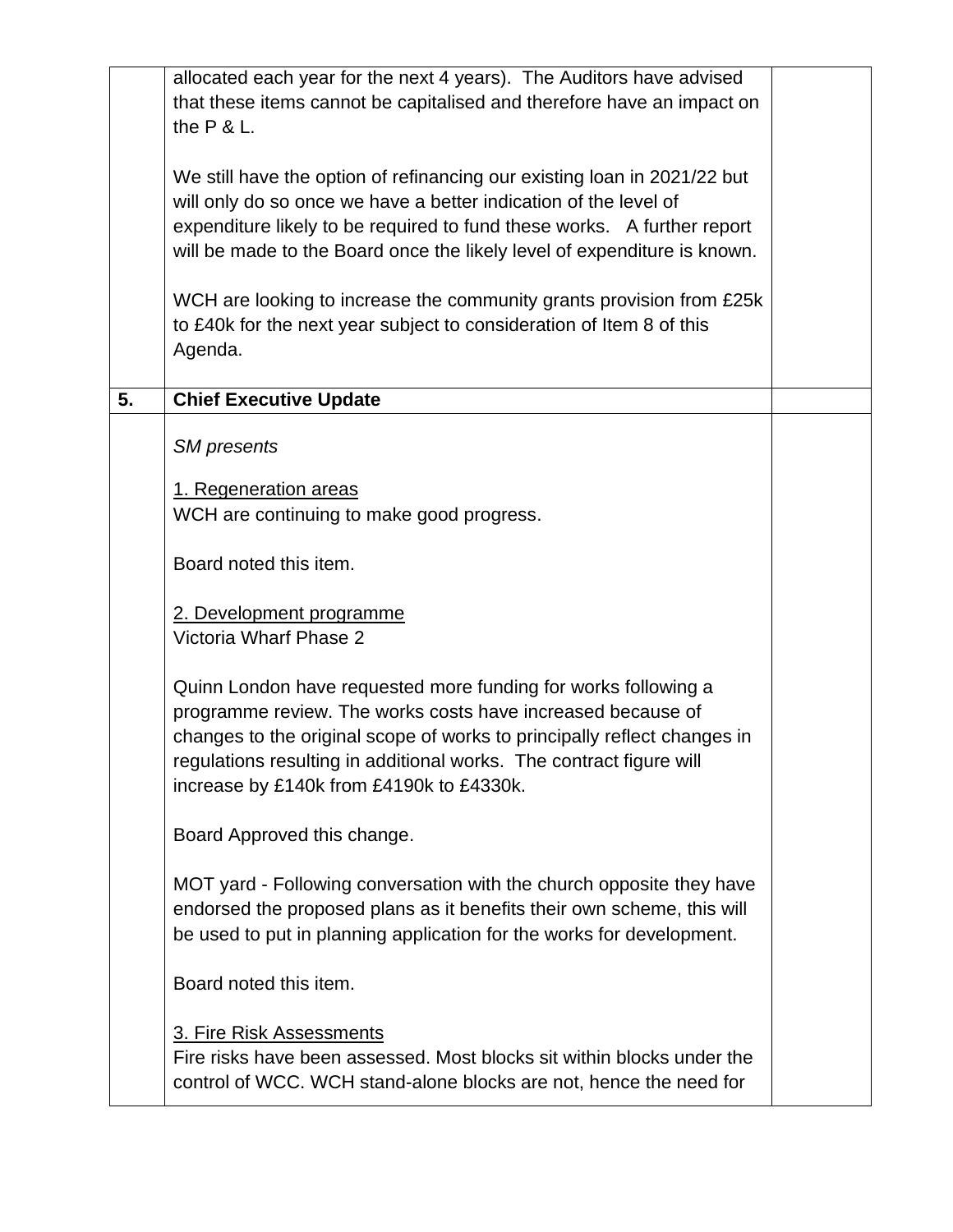| <b>HC</b> |
|-----------|
|           |
|           |
|           |
|           |
|           |
|           |
|           |
| <b>HC</b> |
|           |
|           |
|           |
|           |
|           |
|           |
|           |
|           |
|           |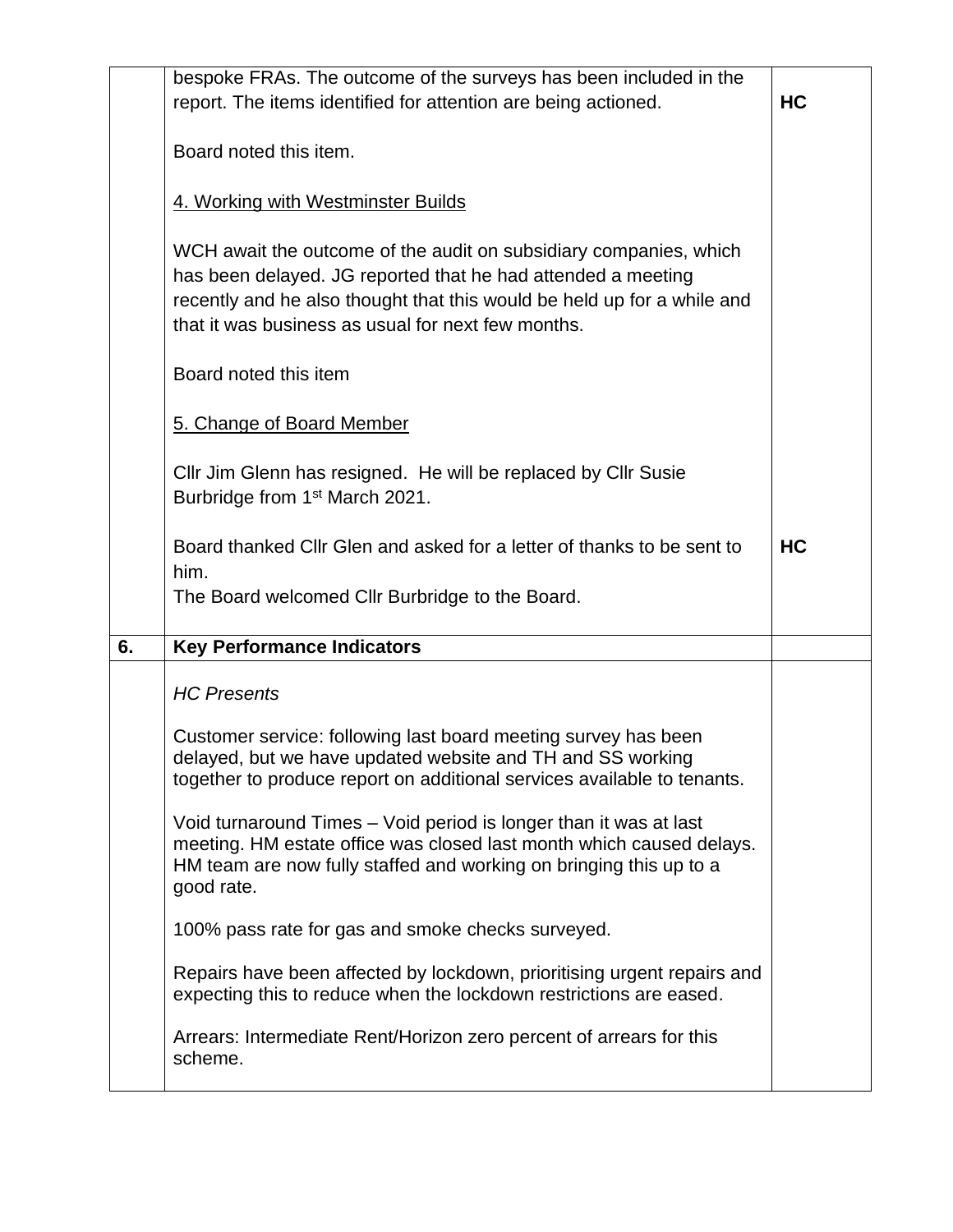|    | Our non-Horizon intermediate rent scheme: Arrears at 17% produced<br>by only two tenants with arrears. A payment plan has been put in place                                                                                                                                                                                     |              |
|----|---------------------------------------------------------------------------------------------------------------------------------------------------------------------------------------------------------------------------------------------------------------------------------------------------------------------------------|--------------|
|    | with one tenant and the other has had notice served.                                                                                                                                                                                                                                                                            |              |
|    | Assured arrears: true arrears have improved since November's report,<br>by over 5%. Housing management are following processes and door<br>knocking when safe to do so. Following the additional Housing<br>management staff joining the team more contact has been made with<br>tenants who have arrears.                      |              |
|    | Acquisitions: 3 Properties purchased this year, 4 expected to have<br>completed by the end of the year.                                                                                                                                                                                                                         |              |
|    | Victoria Wharf 2 development has been delayed but works are<br>beginning next month.                                                                                                                                                                                                                                            |              |
|    | JG has noticed that the amber KPI items are largely related to the<br>pandemic. We agree and believe that we should be in a stronger<br>position by the end of this year.                                                                                                                                                       |              |
| 7. | <b>WCC Internal Audit Report</b>                                                                                                                                                                                                                                                                                                |              |
|    | Audit started before lockdown and document has now finally received.<br>Recommendations where mainly around Governance- the five specific<br>items were highlighted by this Audit and these have all been accepted<br>by WCH. WCH will implement this and Auditors will be asked for<br>templates other subsidiaries are using. | <b>SM</b>    |
|    | One area is concerning Board Member Appraisals and it was agreed<br>that JG/SM would meet to agree a way to take this forward.                                                                                                                                                                                                  | <b>JG/SM</b> |
| 8. | <b>Community Schemes</b>                                                                                                                                                                                                                                                                                                        |              |
|    | <b>SM</b> presents                                                                                                                                                                                                                                                                                                              |              |
|    | SM/TH have had separate discussion on whether WCH could be doing<br>more to provide community funding including a service to support<br>tenants who are unemployed.                                                                                                                                                             |              |
|    | Homework and breakfast clubs as well as farm trips have always<br>received great feedback.                                                                                                                                                                                                                                      |              |
|    | It was suggested by DM that we could make an impact with a COVID<br>response or laptops for tenants who have free school meals. TH                                                                                                                                                                                              |              |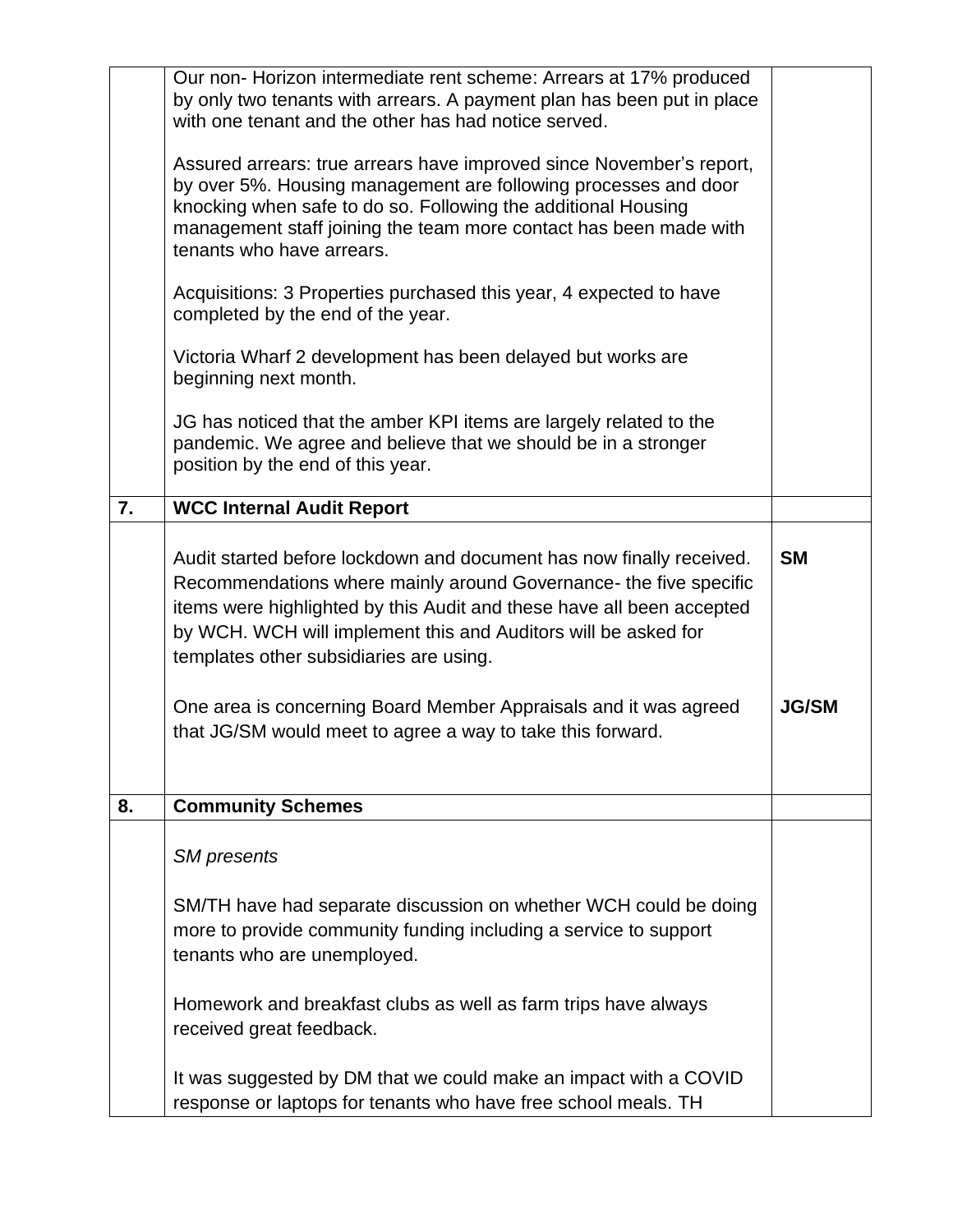|     | The next meeting will have the usual standard agenda items as well as:<br>Business plan approval, End of year Financial report, End of Year<br>position on KPI's. HC to add updated Community Schemes to the<br>agenda next meeting.                                                                                                                                                                                                                                                                                                                                                                                                                                                                     | <b>HC</b>    |
|-----|----------------------------------------------------------------------------------------------------------------------------------------------------------------------------------------------------------------------------------------------------------------------------------------------------------------------------------------------------------------------------------------------------------------------------------------------------------------------------------------------------------------------------------------------------------------------------------------------------------------------------------------------------------------------------------------------------------|--------------|
| 10. | <b>Forward Meeting Plan</b>                                                                                                                                                                                                                                                                                                                                                                                                                                                                                                                                                                                                                                                                              |              |
|     | <b>HC</b> presents<br>Landlords are expected to deal with complaints in line with new<br>Housing Ombudsman code. The theme of new code is that complaints<br>and enquiries would be dealt with in the same way. By doing this the<br>tenants would be kept updated on their enquiry through regular follow-<br>ups.<br>The website has been updated to include the new complaints<br>procedure which includes downloadable forms. HC has had<br>discussions with Housing management to discuss how to monitor<br>complaints going forward.<br>WCH believe that the new routine shouldn't be too dissimilar from what<br>we had in place previously, and hopefully won't require additional<br>resources. |              |
| 9.  | <b>Review of Complaints Procedures</b>                                                                                                                                                                                                                                                                                                                                                                                                                                                                                                                                                                                                                                                                   |              |
|     | SM to work with TH and provide a further report in May.                                                                                                                                                                                                                                                                                                                                                                                                                                                                                                                                                                                                                                                  | <b>SM/TH</b> |
|     | JG suggest that it could be useful to create more of a legacy with our<br>initiatives by investing money into services on a longer term and<br>incorporate match funding from other sources.                                                                                                                                                                                                                                                                                                                                                                                                                                                                                                             |              |
|     | TH happy to set out ideas on employment initiatives and what we can<br>fund as well as services which WCC already have this service set-up.                                                                                                                                                                                                                                                                                                                                                                                                                                                                                                                                                              | TH           |
|     | DM also raised the point that we should better promote the work that<br>we do in the community, to raise WCH profile and increase the trust of<br>our tenants.                                                                                                                                                                                                                                                                                                                                                                                                                                                                                                                                           |              |
|     | explained the work his team were doing to distribute 2,000 laptops<br>across Westminster to children who receive free school meals.                                                                                                                                                                                                                                                                                                                                                                                                                                                                                                                                                                      |              |